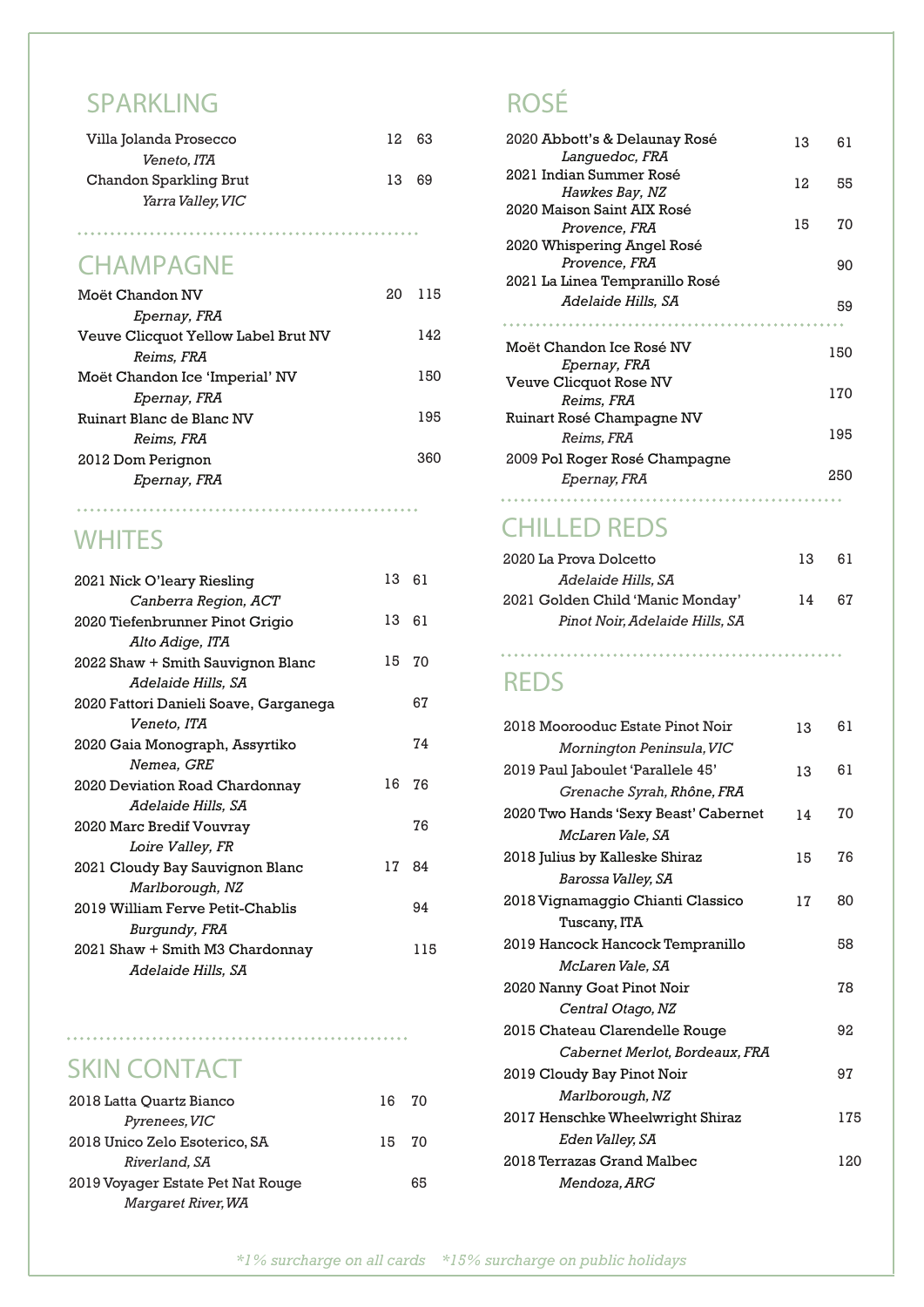# TIE I JJJJ-

### **CELLAR RESERVE LIST**

#### **CHAMPAGNE**

| 2013 Louis Roederer Cristal<br>Reims, FRA                          | 560   |
|--------------------------------------------------------------------|-------|
| NV Krug Grande Cuvée 169ème Édition<br>Reims, FRA                  | 460   |
| 2003 Dom Perignon P2<br>Epernay, FRA                               | 900   |
| <b>WHITES</b>                                                      |       |
| 2020 Louis Latour Puligny Montrachet<br><b>Burgundy, FRA</b>       | 350   |
| 2007 Henschke 'Julius' Riesling<br>Eden Valley, SA                 | 145   |
| <b>REDS</b>                                                        |       |
| 2019 Domaine Faively 'La Framboisiere'<br>Mercurey, Burgunday, FRA | 155   |
| 2017 Joseph Drouhin Chambolle-Musigny<br>Burgundy, FRA             | 220   |
| 2019 Telegramme 'Chateauneuf du Pape'<br>Rhône FRA                 | 230   |
| 2017 E. Guigal Côte-Rôtie 'Brune et Blonde'<br>Rhône, FRA          | 265   |
| 2017 Giovanni Rosso Barolo Cerretta<br>Serralunga d'Alba, ITA      | 345   |
| 2014 Brunello di Montalcino DOCG<br>Tuscany, ITA                   | 350   |
| 2016 Jim Barry 'The Armagh' Shiraz<br>Clare Valley, SA             | 690   |
| 2017 Penfolds 'Grange' Shiraz<br>South Australia                   | 1,050 |
| 2017 Henschke 'Hill of Grace' Shriraz<br>Eden Valley, SA           | 1,150 |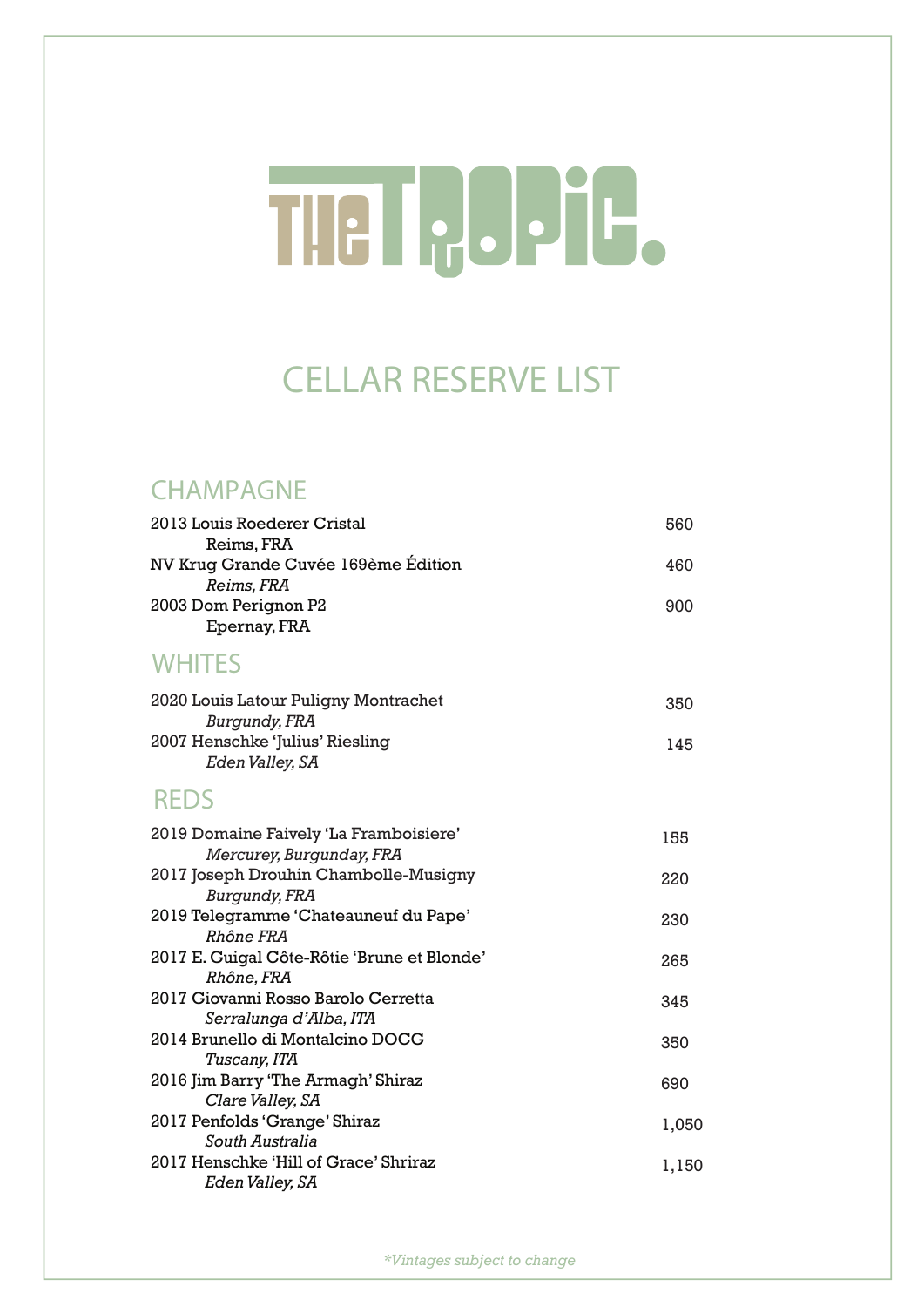# THE ICOPIE. BURLEIGH HEADS · MANLY WHARF